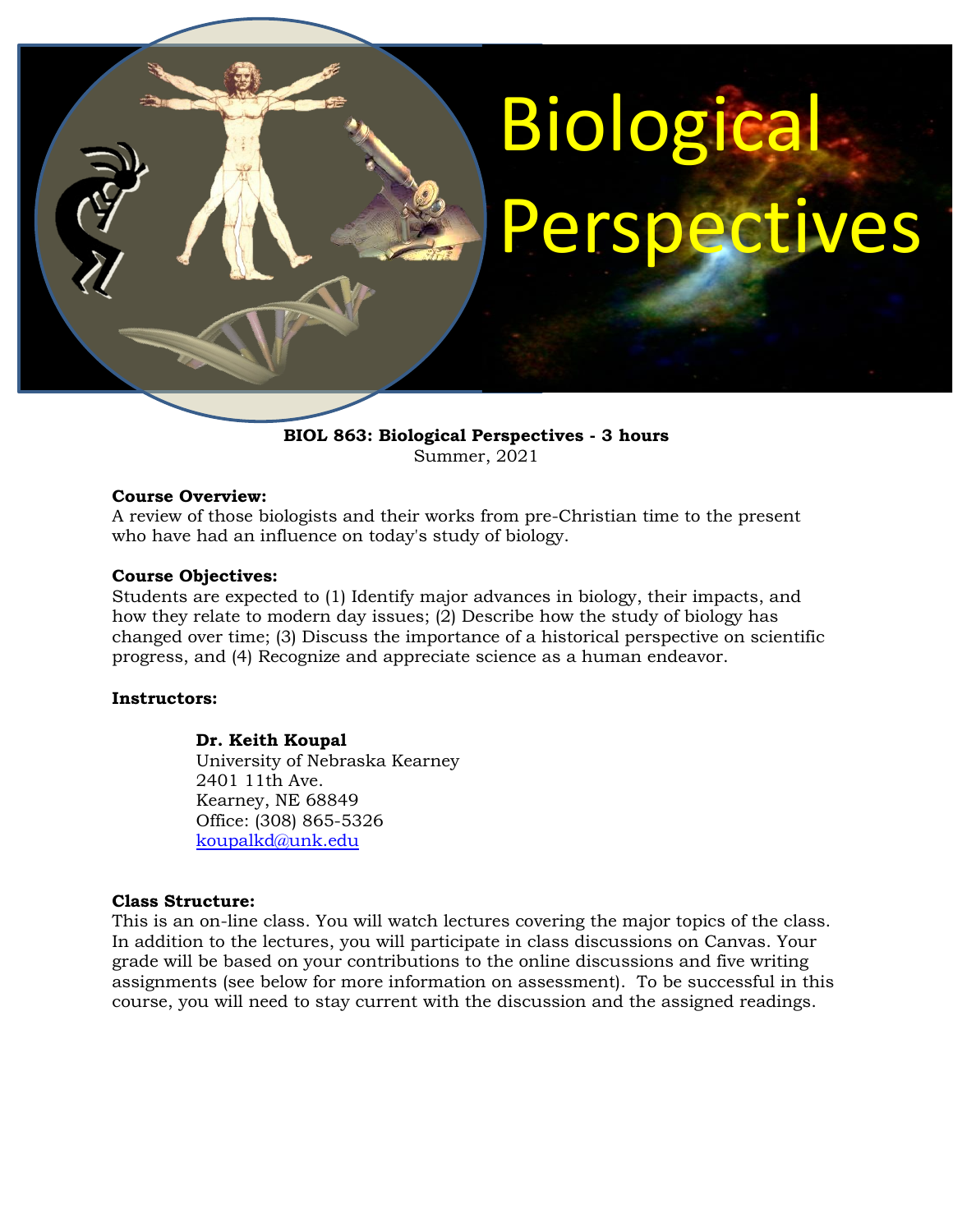We expect you to be able to synthesize information and ideas from the lectures and readings in your online discussions and written papers.

#### **Expectations for Student Conduct:**

All students are expected to (1) complete all discussion participation within the week timeframe that is designated by the dates assigned on the syllabus, (2) turn in all class writing assignments by the scheduled due date in standard format: include student name on the first page; double spaced; standard margins (at least 1 inch on all edges); minimum 12 point font; be within the page limitations for the assignment (citations not included as part of paper length), and (3) follow the guidelines for student conduct and academic integrity published in the UNK Graduate Catalog (see [http://aaunk.unk.edu/gradcatalogs/current/ac/acacint.asp\)](http://aaunk.unk.edu/gradcatalogs/current/ac/acacint.asp). Cheating (including plagiarism), unauthorized collaboration with other students, and abuse of academic materials will not be tolerated. Assigned papers may be checked for plagiarism using SafeAssignment software embedded in Canvas (papers will not be accepted via email). Penalties for violation of these guidelines can be severe, ranging from no credit on the assignment to expulsion from the university.

# **Students with Disabilities**

It is the policy of the University of Nebraska at Kearney to provide flexible and individualized reasonable accommodation to students with documented disabilities. To receive accommodation services for a disability, students must be registered with UNK Disabilities Services for Students Office, 172 Memorial Student Affairs Building, 308-865-8988 or by email [unkdso@unk.edu](mailto:unkdso@unk.edu)

# **Students Who are Pregnant**

It is the policy of the University of Nebraska at Kearney to provide flexible and individualized reasonable accommodation to students who are pregnant. To receive accommodation services due to pregnancy, students must contact Cindy Ference in Student Health, 308-865-8219. The following link provides information for students and faculty regarding pregnancy rights. [http://www.nwlc.org/resource/pregnant-and-parenting-students-rights-faqs-college](https://urldefense.proofpoint.com/v2/url?u=http-3A__www.nwlc.org_resource_pregnant-2Dand-2Dparenting-2Dstudents-2Drights-2Dfaqs-2Dcollege-2Dand-2Dgraduate-2Dstudents&d=DwMFAg&c=Cu5g146wZdoqVuKpTNsYHeFX_rg6kWhlkLF8Eft-wwo&r=BJkIhAaMtWY7PlqIhIOyVw&m=RgBL3s2VNHfvD5ReMK2q_PhwYU8dbEt1vxs1BO4WkpQ&s=MmB91XAzaW-E7UPMXPGx9tWJQbTWJYyYzM8gLjhEzQ0&e=)[and-graduate-students](https://urldefense.proofpoint.com/v2/url?u=http-3A__www.nwlc.org_resource_pregnant-2Dand-2Dparenting-2Dstudents-2Drights-2Dfaqs-2Dcollege-2Dand-2Dgraduate-2Dstudents&d=DwMFAg&c=Cu5g146wZdoqVuKpTNsYHeFX_rg6kWhlkLF8Eft-wwo&r=BJkIhAaMtWY7PlqIhIOyVw&m=RgBL3s2VNHfvD5ReMK2q_PhwYU8dbEt1vxs1BO4WkpQ&s=MmB91XAzaW-E7UPMXPGx9tWJQbTWJYyYzM8gLjhEzQ0&e=)

# **Reporting Student Sexual Harassment, Sexual Violence or Sexual Assault**

Reporting allegations of rape, domestic violence, dating violence, sexual assault, sexual harassment, and stalking enables the University to promptly provide support to the impacted student(s), and to take appropriate action to prevent a recurrence of such sexual misconduct and protect the campus community. Confidentiality will be respected to the greatest degree possible. Any student who believes she or he may be the victim of sexual misconduct is encouraged to report to one or more of the following resources:

**Local Domestic Violence, Sexual Assault Advocacy Agency** 308-237-2599 **Campus Police (or Security)** 308-865-8911

**Title IX Coordinator** 308-865-8655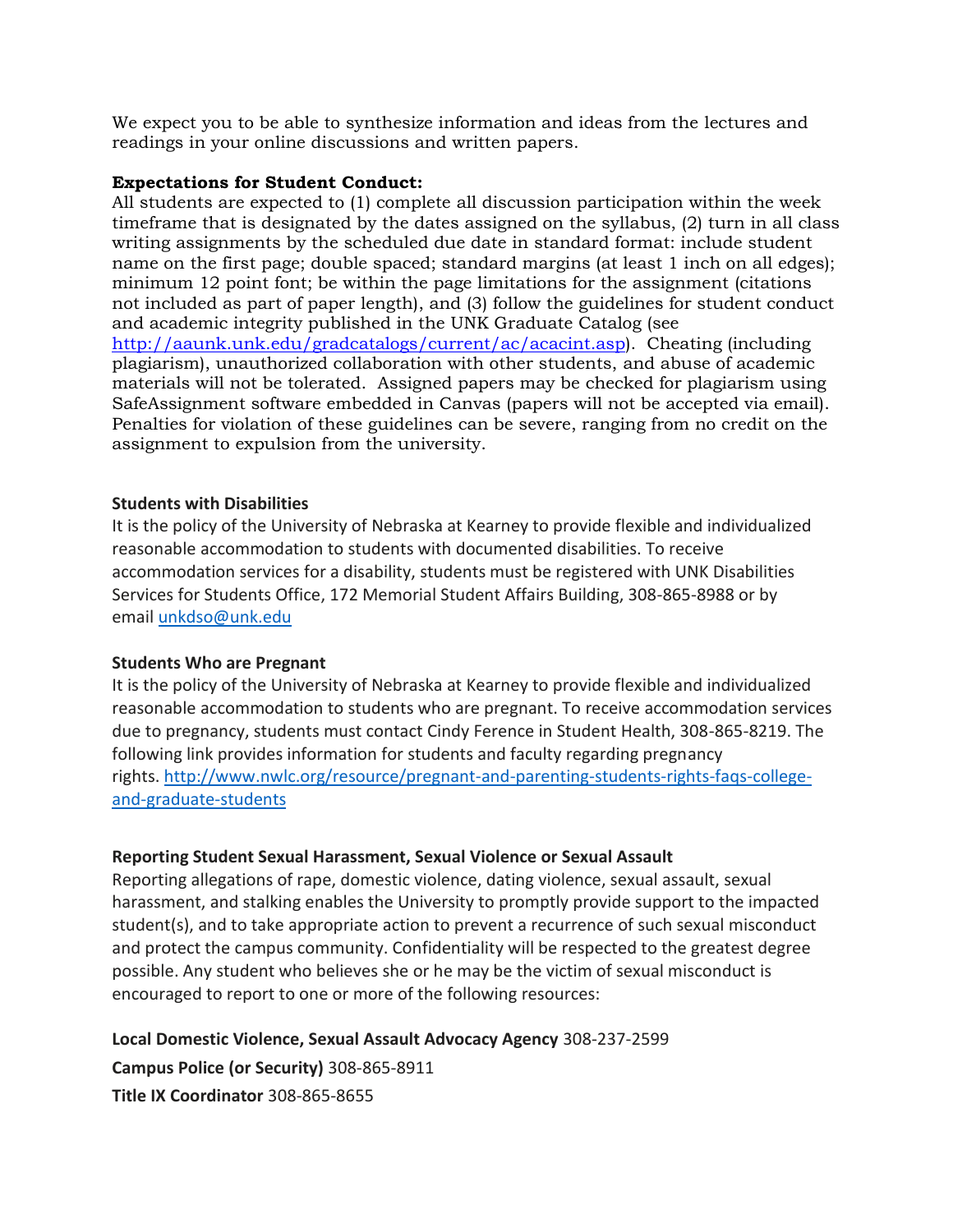Retaliation against the student making the report, whether by students or University employees, will not be tolerated.

If you have questions regarding the information in this email please contact **Mary Chinnock Petroski, Chief Compliance Officer [\(petroskimj@unk.edu](mailto:petroskimj@unk.edu) or phone 8400).**

# **Required Books:**

Texts: There are 3 required texts for this course:

- 1. *Microbe Hunters* by Paul deKruif (ISBN 0156027771);
- 2. *Naturalist* by Edward O. Wilson (ISBN 0446671991 Grand Central Publishing; 1597260886 - Island Press)
- 3. *Blue Mind* by Wallace J. Nichols (ISBN 978-0-316-25211-9 (pb)

These books are available as affordable paperbacks from the campus bookstore [\(www.loperbooks.com](http://www.loperbooks.com/) ), Amazon, Barnes & Noble, and other online retailers. [Hardback copies, older versions, and newer editions may have different ISBN numbers and may vary slightly in pagination or front matter, but are still acceptable.]

Other required readings: In addition to the three required texts, other reading selections will be provided to you on Canvas or as web links. It is essential that you read the assigned material in a timely manner, as the readings will be the basis for online discussions.

Technology: In addition to a computer, Internet access, and a web browser, there are a few (free or low-cost) software packages are required for this course. Pre-recorded lectures will be made available as streaming video via Canvas; you will need a media player to view the videos. Written course materials will be provided as PDFs or Microsoft Office 2007 documents. Acrobat Reader 7.0 or higher will be necessary for viewing PDF files (download the most current version for free from Adobe at [http://www.adobe.com/products/acrobat/readstep2.html\)](http://www.adobe.com/products/acrobat/readstep2.html). The assigned short papers **must** be submitted in MSWord ".doc" or ".docx" format. Other file formats will not be accepted due to difficulties and delays associated with software incompatibilities. (Purchase MSOffice at a discounted student price through the UNK Connections store at [http://www.unk.edu/unkconnections\)](http://www.unk.edu/unkconnections).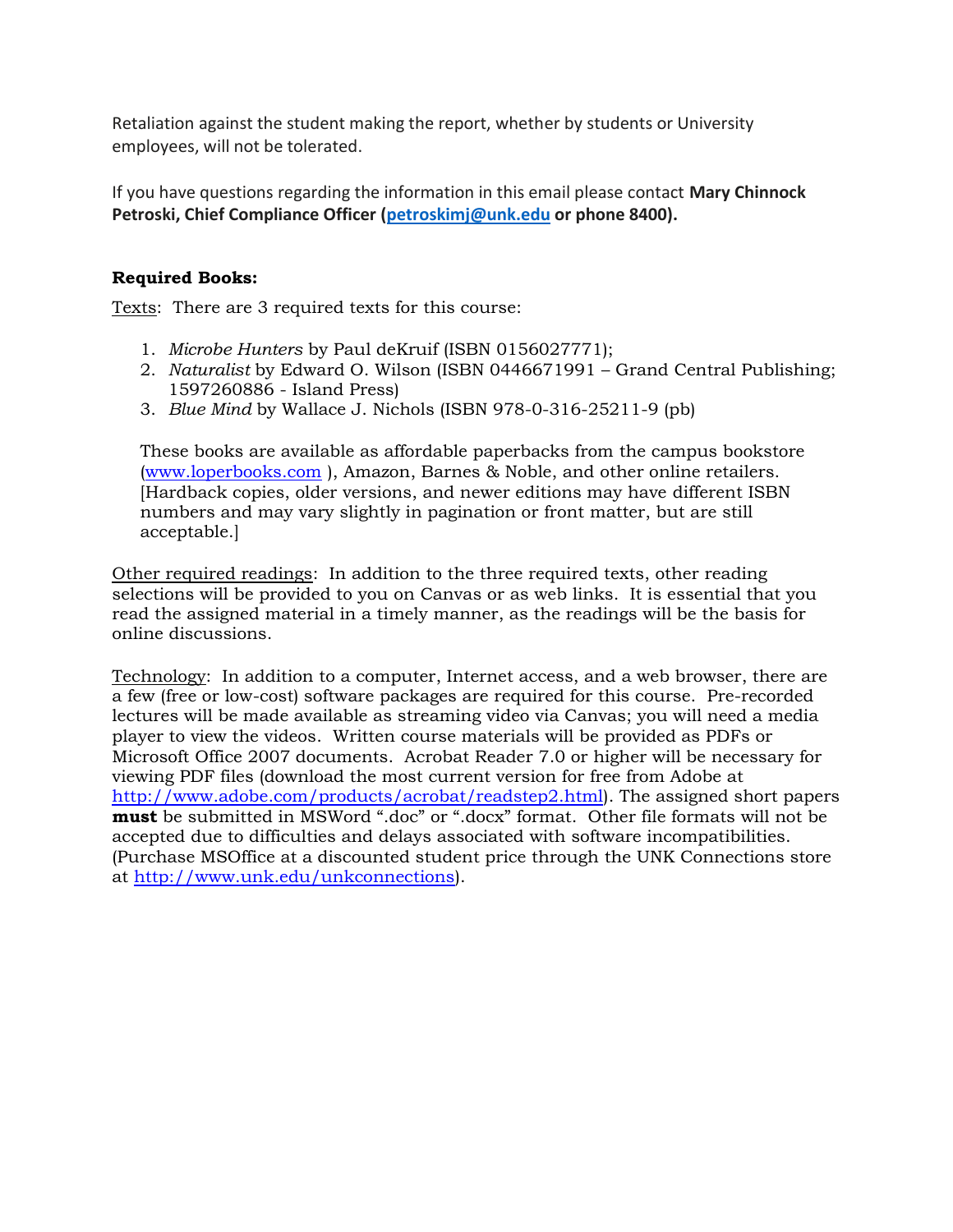**Course Assessments & Grading:** Overall course grade will be calculated based on points earned on the following assessments:

| Assessment                         | <b>Points</b> |
|------------------------------------|---------------|
| Short papers (x3)                  | 40 each       |
| Blackboard discussions (5x8 weeks) | 40            |
| <b>TOTAL</b>                       | 160           |

Short Papers. Three short papers, of 3-5 pages in length (excluding references, tables and figures, if applicable), will be assigned. Each paper is worth 40 points. Topics and due dates are listed on the Course Outline or will be made available on the Canvas home page during the course. Late papers will be penalized 20% per day, beginning promptly at the stated deadline (to the minute). Assigned papers will be checked for plagiarism using SafeAssign software embedded in Canvas (papers will not be accepted via email).

Discussion board. Each week, a new topic for discussion will be posted on Canvas. You should post your thoughts, ideas, reflections, questions, and comments related to the topic of the week. View the lectures for the week, read the assigned readings, and think about the topic before posting to the discussion board. You are expected to make a unique contribution to the discussion, which means that you need to read the posts of others in your group and that your posts must consist of something more than statements like "I agree" and "Good point." Feel free to begin new threads to introduce additional points of discussion but try not to wander from the prompted topic. You must earn discussion points they are not given to you for simply logging on and repeating what others have said. **The week begins on Monday morning** and runs through Sunday evening. Plan to check in, read the discussion, and respond several times during the week. At minimum, two (2) posts per week per person are necessary to generate meaningful discussions; thus, if only one post is made for the week points will deducted. Posting entries at the end of the week or at short intervals (such as making all your posts on the same day) will not indicate a serious effort to contribute to the discussion and will result in a lower grade. Making the minimal number of entries does not necessarily earn full points, as consideration is given to the value of the contributions. Discussion board participation is worth 5 points per week (over 8 weeks for a total of 40 points), which are awarded using the following rubric:

| s ior a total of 40 politis), which are awarded using the followin |               |  |  |
|--------------------------------------------------------------------|---------------|--|--|
| Criterion                                                          | <b>Points</b> |  |  |
| Contributes at least twice to discussion                           |               |  |  |
| Posts are made in a timely manner                                  |               |  |  |
| throughout the week                                                |               |  |  |
| Posts incorporate a peer-reviewed article for                      |               |  |  |
| support                                                            |               |  |  |
| Evidence of thoughtful analysis                                    |               |  |  |
| Reads and responds to ideas of classmates                          |               |  |  |
| Total weekly discussion points                                     |               |  |  |

Grading Scale.Course grade is calculated as a ratio of points earned to points possible and assigned a letter grade using the following scale:

|                                                |  |  |  | $A + 99-100\% B + 87-89\% C + 77-79\% D + 67-69\% F$ below 60% |
|------------------------------------------------|--|--|--|----------------------------------------------------------------|
| A 93-98% B 83-86% C 73-76% D 63-66%            |  |  |  |                                                                |
| $A - 90-92\%$ B - 80-82% C - 70-72% D - 60-62% |  |  |  |                                                                |